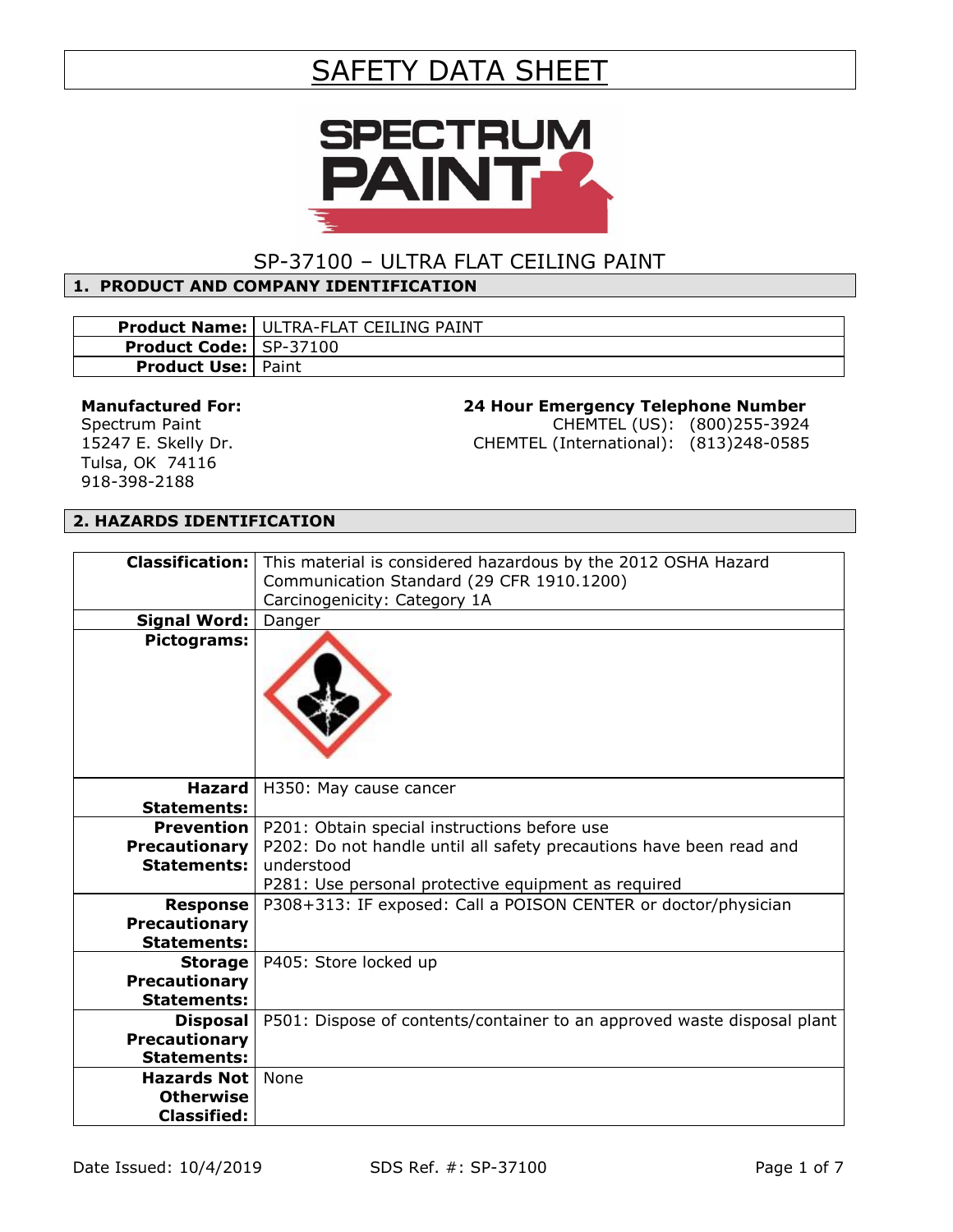#### **3. COMPOSITION/INFORMATION ON INGREDIENTS**

| <b>Chemical Name</b>      | Weight %                | <b>CAS Number</b>     |
|---------------------------|-------------------------|-----------------------|
| Titanium dioxide          | 10% to 20%   13463-67-7 |                       |
| Calcium carbonate         | 5% to 10%               | 1317-65-3             |
| Ethylene glycol           | 1% to 5%                | $107 - 21 - 1$        |
| Silicon dioxide           | 0% to 1%                | 7631-86-9             |
| Alumina trihydrate        |                         | 0% to 1% 21645-51-2   |
| Polyethylene glycol tert- |                         | 0% to 1%   9036-19-5  |
| octylphenyl ether         |                         |                       |
| Ammonium hydroxide        | 0% to 1%                | 1336-21-6             |
| 4,4-dimethyloxazolidine   |                         | 0% to 1%   51200-87-4 |
| Zirconium dioxide         |                         | 0% to 1%   1314-23-4  |

#### **4. FIRST AID MEASURES**

| <b>General Advice:</b>   | No hazards requiring special first aid measures                              |  |
|--------------------------|------------------------------------------------------------------------------|--|
| Eyes:                    | Remove contact lenses, if applicable. Flush eyes with water for at least     |  |
|                          | 10 minutes. Keep eyes wide open while flushing. Consult a physician if       |  |
|                          | symptoms persist.                                                            |  |
| Skin:                    | Remove contaminated clothing. Flush affected area with soap and              |  |
|                          | water. Consult a physician if irritation persists. Wash contaminated         |  |
|                          | clothing before re-use.                                                      |  |
| Ingestion:               | Remove dentures if applicable and wash out mouth with water. Drink           |  |
|                          | large amounts of water. Consult a physician if symptoms persist.             |  |
| Inhalation:              | Move to fresh air. If not breathing, give artificial respiration and consult |  |
|                          | a physician immediately. Consult a physician if symptoms persist.            |  |
| Most Important           | None known                                                                   |  |
| <b>Symptoms/Effects:</b> |                                                                              |  |
|                          | <b>Notes to Physician:</b>   Treat symptomatically                           |  |

#### **5. FIRE FIGHTING MEASURES**

| Suitable             | Use measures suitable to the circumstances and environment                             |  |
|----------------------|----------------------------------------------------------------------------------------|--|
| <b>Extinguishing</b> |                                                                                        |  |
| Media:               |                                                                                        |  |
|                      | <b>Precautions for</b>   Wear self-contained breathing apparatus and protective gear   |  |
| <b>Firefighters:</b> |                                                                                        |  |
|                      | <b>Specific Hazards:</b> Sealed containers may rupture if exposed to high temperatures |  |

## **6. ACCIDENTAL RELEASE MEASURES**

| <b>Personal</b> Use proper personal protective equipment. Avoid contact with skin,       |  |
|------------------------------------------------------------------------------------------|--|
| <b>Precautions:</b> eyes, and clothing. Avoid breathing vapors.                          |  |
| <b>Other Precautions:</b> If safe to do so, prevent additional spillage                  |  |
| <b>Clean-Up Method:</b> Soak up with non-combustible absorbent material. Dispose of used |  |
| absorbent in suitable containers.                                                        |  |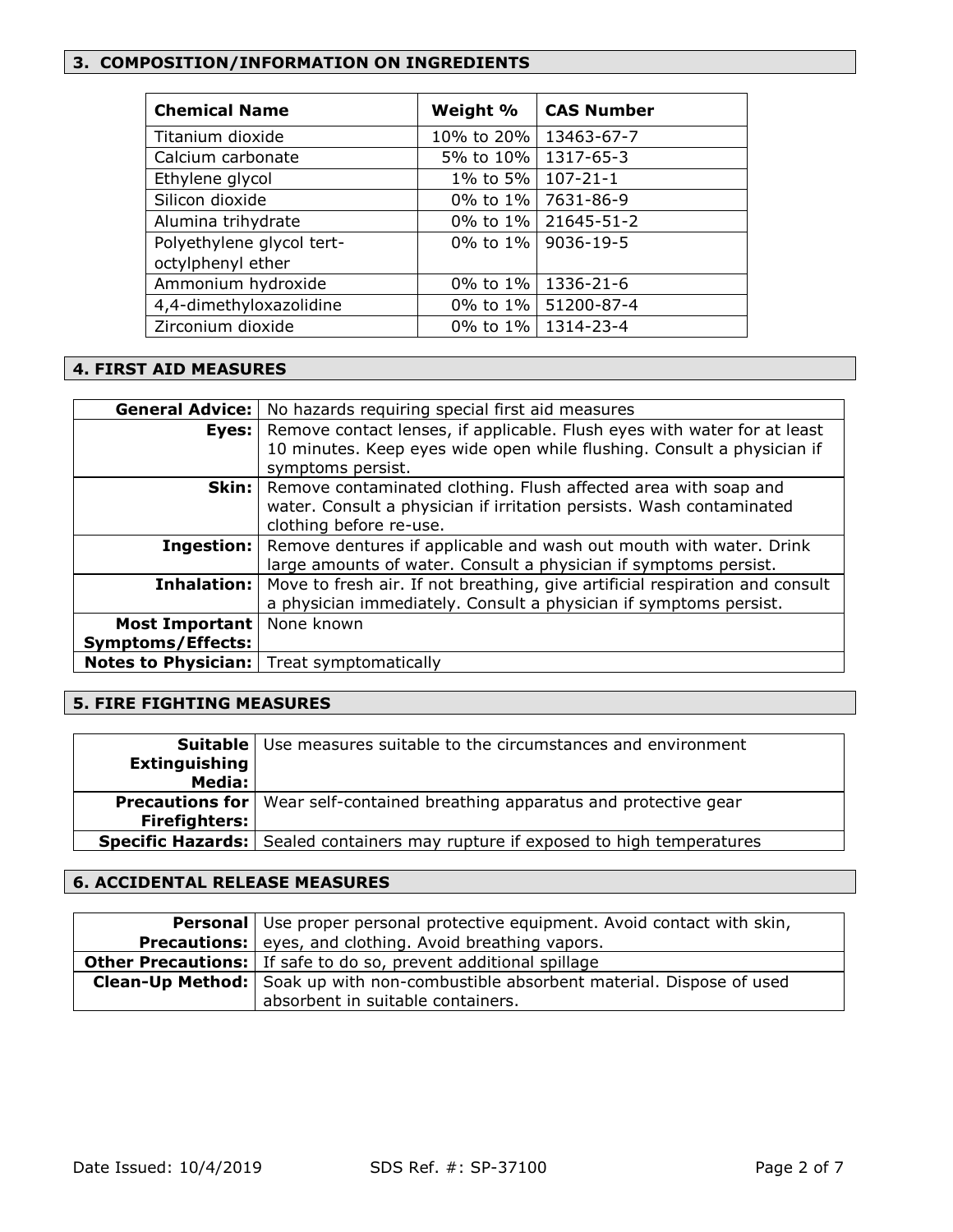# **7. HANDLING AND STORAGE**

|                            | <b>Handling</b> Avoid contact with skin, eyes, and clothing. Avoid breathing vapors,           |
|----------------------------|------------------------------------------------------------------------------------------------|
|                            | <b>Precautions:</b> mists, or dust. Wear respiratory equipment if ventilation is insufficient. |
|                            | <b>Storage</b>   Keep container upright, properly labeled, tightly closed, and out of reach    |
|                            | <b>Precautions:</b> of children in a cool, dry, well-ventilated area.                          |
| <b>Incompatible</b>   None |                                                                                                |
| <b>Materials:</b>          |                                                                                                |
|                            |                                                                                                |

## **8. EXPOSURE CONTROLS/PERSONAL PROTECTION**

| Ammonium hydroxide(1336-21-6) |                               |                       |  |
|-------------------------------|-------------------------------|-----------------------|--|
| <b>ACGIH STEL:</b>            | 35 ppm                        | --                    |  |
| <b>ACGIH TWA:</b>             | 25 ppm                        |                       |  |
| NIOSH ST:                     | 35 ppm                        | $27 \text{ mg/m}$     |  |
| <b>NIOSH TWA:</b>             | 25 ppm                        | $18 \text{ mg/m}$     |  |
| Calcium carbonate(1317-65-3)  |                               |                       |  |
| <b>NIOSH TWA:</b>             | 5 mg/m3 (respirable fraction) | 10 mg/m3 (total dust) |  |
| <b>OSHA PEL:</b>              | 5 mg/m3 (respirable fraction) | 15 mg/m3 (total dust) |  |
| Ethylene glycol(107-21-1)     |                               |                       |  |
| <b>ACGIH C:</b>               | $100$ mg/m $3$                | --                    |  |
| Silicon dioxide(7631-86-9)    |                               |                       |  |
| <b>NIOSH TWA:</b>             | $6$ mg/m $3$                  |                       |  |
| <b>OSHA TWA:</b>              | 20 mil particles/ft3          | 80 mg/m3/%SiO2        |  |
| Titanium dioxide(13463-67-7)  |                               |                       |  |
| TWA:                          | ACGIH: 10 mg/m3               | OSHA: 15 mg/m3        |  |
| Zirconium dioxide(1314-23-4)  |                               |                       |  |
| ACGIH:                        | TWA: 5 mg/m3                  | STEL: 10 mg/m3        |  |
| NIOSH:                        | TWA: $5 \text{ mg/m3}$        | STEL: 10 mg/m3        |  |
| OSHA:                         | TWA: $5 \text{ mg/m}$ 3       |                       |  |

| <b>Engineering</b>       | Maintain adequate ventilation to keep exposure to airborne             |  |
|--------------------------|------------------------------------------------------------------------|--|
| Measures:                | contaminants at safe levels. Use explosion-proof equipment.            |  |
| <b>Hygiene Measures:</b> | No eating, drinking, or smoking while in use. Avoid contact with skin, |  |
|                          | eyes, and clothing. Wash hands, forearms, and face after handling.     |  |
|                          | Wash contaminated clothing before re-use.                              |  |
|                          | <b>Eye/Face</b> Safety glasses/goggles                                 |  |
| <b>Protection:</b>       |                                                                        |  |
| <b>Skin Protection:</b>  | Protective gloves and protective clothing                              |  |
| <b>Respiratory</b>       | Respiratory equipment if ventilation is inadequate                     |  |
| <b>Protection:</b>       |                                                                        |  |

# **9. PHYSICAL AND CHEMICAL PROPERTIES**

| <b>Physical State:</b>                     | Liquid                                          |
|--------------------------------------------|-------------------------------------------------|
| Color:                                     | White                                           |
|                                            | <b>Odor:</b> Little to none                     |
|                                            | <b>Odor Threshold:</b> No information available |
| pH:                                        | $9 - 10$                                        |
|                                            | Melting Point (°F):   No information available  |
| <b>Boiling Point (°F):</b> $  100.0 - 212$ |                                                 |
| <b>Flash Point (°F):</b> $  > 141.00$      |                                                 |
| Flash Point   Closed cup                   |                                                 |
| <b>Method:</b>                             |                                                 |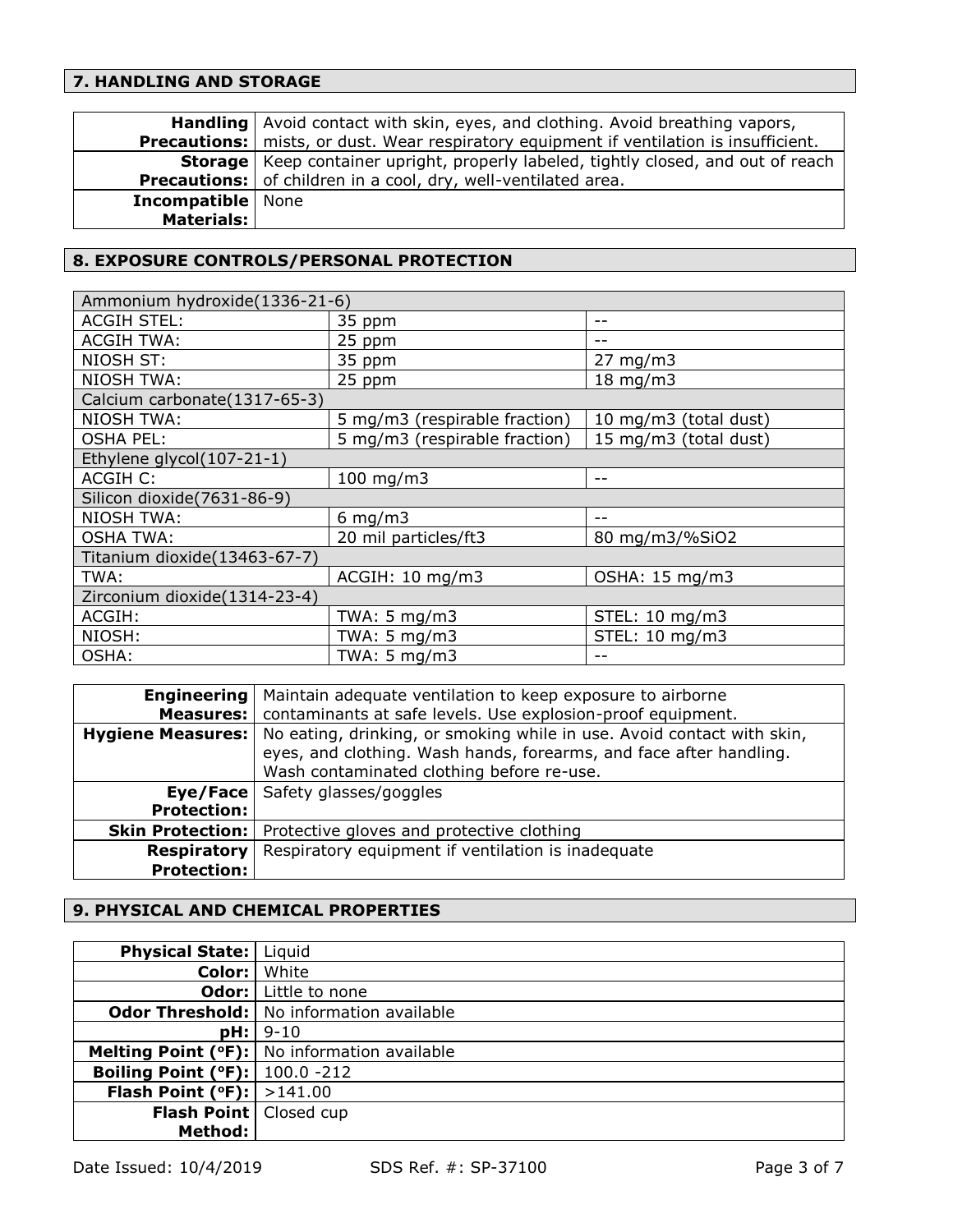| <b>Evaporation Rate:</b> | No information available |
|--------------------------|--------------------------|
| <b>Flammability</b>      | No information available |
| (Solid/Gas):             |                          |
| <b>Flammability</b>      | No information available |
| Limits:                  |                          |
| <b>Vapor Pressure</b>    | No information available |
| (mm Hg):                 |                          |
| <b>Vapor Density:</b>    | No information available |
| <b>Specific Gravity:</b> | No information available |
| $%$ Solubility in        | No information available |
| Water:                   |                          |
| Octanol/Water            | No information available |
| <b>Partition</b>         |                          |
| Coefficient:             |                          |
| Auto-Ignition            | No information available |
| Temperature (°F):        |                          |
| <b>Decomposition</b>     | No information available |
| Temperature (°F):        |                          |
| Viscosity (KU):          | 110-112                  |
| <b>Volatile Organic</b>  | 48.3                     |
| Compounds (g/L):         |                          |

## **10. STABILITY AND REACTIVITY**

|                      | <b>Reactivity:</b> Not applicable                           |  |
|----------------------|-------------------------------------------------------------|--|
|                      | <b>Possibility of</b>   None under normal conditions of use |  |
| <b>Hazardous</b>     |                                                             |  |
| <b>Reactions:</b>    |                                                             |  |
|                      | <b>Hazardous</b>   None under normal conditions of use      |  |
| <b>Decomposition</b> |                                                             |  |
| <b>Products:</b>     |                                                             |  |
| Stability:           | Stable under normal storage conditions                      |  |
| <b>Incompatible</b>  | None                                                        |  |
| <b>Materials:</b>    |                                                             |  |
| Conditions to        | Freezing                                                    |  |
| Avoid:               |                                                             |  |

# **11. TOXICOLOGICAL INFORMATION**

| Oral LD50 (rat):   >2000 mg/kg                        |
|-------------------------------------------------------|
|                                                       |
| 10626 mg/kg                                           |
| Oral LD50 (rat):<br>4700 mg/kg                        |
| Polyethylene glycol tert-octylphenyl ether(9036-19-5) |
| $>3000$ mg/kg<br>Dermal LD50 (rabbit):                |
| 1900-5000 mg/kg<br>Oral LD50 (rat):                   |
|                                                       |
| Oral LD50 (rat): 3160 mg/kg                           |
|                                                       |
| Dermal LD50 (rabbit):<br>$>10000$ mg/kg               |
| $>10000$ mg/kg<br>Oral LD50 (rat):                    |
| Dermal LD50 (rabbit):                                 |

**Primary Routes of Exposure:** Eye contact, skin contact, inhalation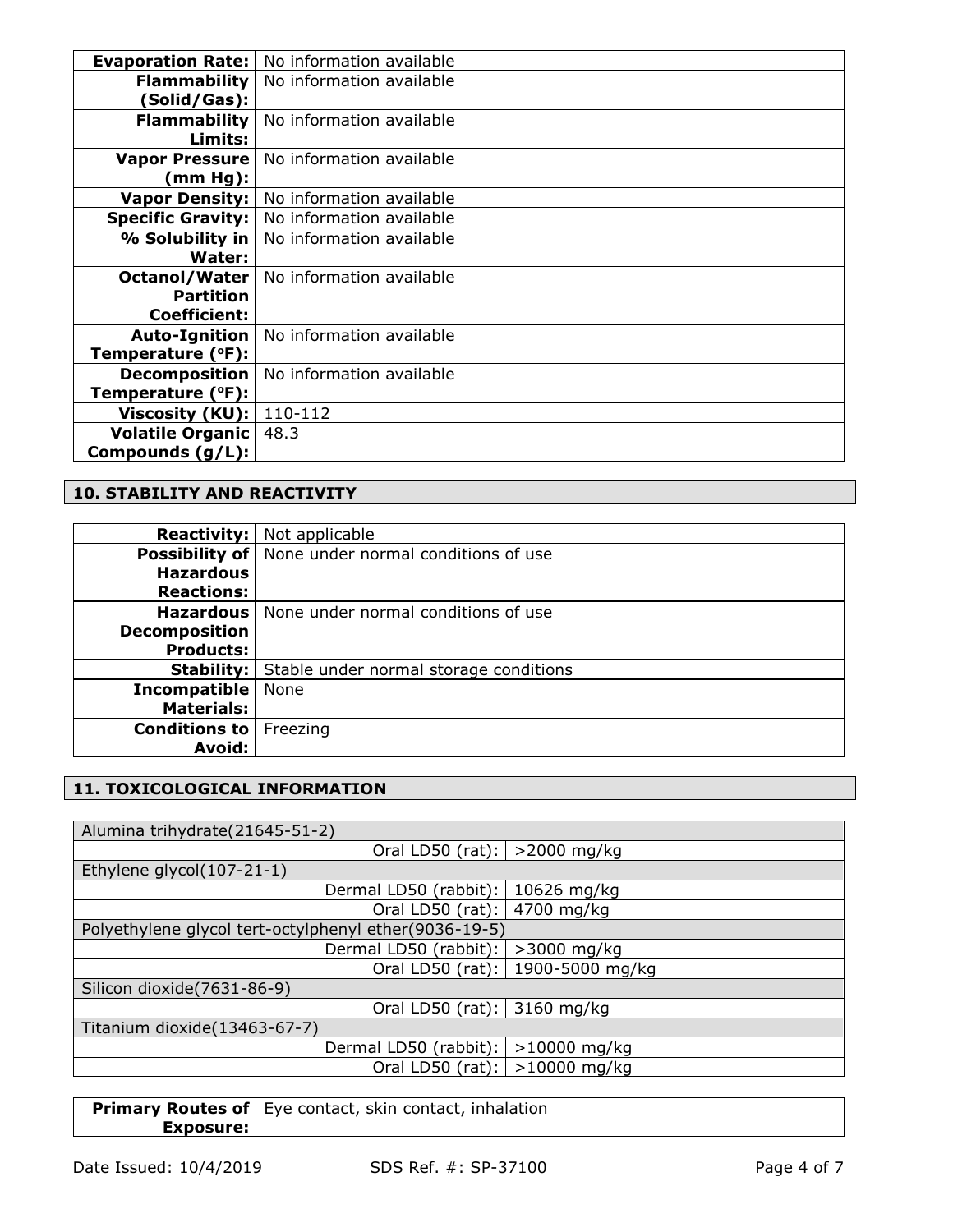| <b>Exposure Effects</b>  |                                                                  |
|--------------------------|------------------------------------------------------------------|
| Eye Contact:             | Irritation                                                       |
| <b>Skin Contact:</b>     | Irritation, drying                                               |
| Inhalation:              | Irritation of respiratory system                                 |
| <b>Ingestion:</b>        | Gastrointestinal irritation, diarrhea, nausea, vomiting          |
| <b>Target Organ</b>      | No information available                                         |
| <b>Single Exposure):</b> |                                                                  |
| <b>Target Organ</b>      | Prolonged or repeated exposure may cause organ damage and cancer |
| (Repeated                |                                                                  |
| Exposure):               |                                                                  |
| <b>Sensitization:</b>    | No information available                                         |
| <b>Carcinogenicity:</b>  | No information available                                         |
| Mutagenicity:            | No information available                                         |
| <b>Reproductive</b>      | No information available                                         |
| <b>Toxicity:</b>         |                                                                  |
| Other:                   | No information available                                         |

# **12. ECOLOGICAL INFORMATION**

| Alumina trihydrate (21645-51-2)                       |               |
|-------------------------------------------------------|---------------|
| Semi-static NOEC (salmo trutta, 96 hrs):              | $>0.07$ mg/L  |
| Static NOEC (algae, 72 hrs):                          | $>0.004$ mg/L |
| Static NOEC (water flea, 48 hrs):                     | $>0.005$ mg/L |
| Ethylene glycol(107-21-1)                             |               |
| EC50 (water flea, 24 hrs): $ $                        | 74000 mg/L    |
| LC50 (golden orfe, 48 hrs): $\vert$                   | $>10000$ mg/L |
| LC50 (rainbow trout, 96 hrs): $\vert$ 18500 mg/kg     |               |
| LC50 (water flea, 48 hrs): $ $                        | 41000 mg/L    |
| NOEC (fathead minnow, 7 days):                        | 32000 mg/L    |
| NOEC (fathead minnow, 96 hrs):                        | 39140 mg/L    |
| NOEC (water flea, 48 hrs):                            | 24000 mg/L    |
| Polyethylene glycol tert-octylphenyl ether(9036-19-5) |               |
| IC50 (bacteria, 16 hrs):                              | 5000 mg/L     |
| LC50 (fathead minnow, 96 hrs):                        | 4-8.9 $mg/L$  |
| LC50 (water flea, 48 hrs):   18-26 mg/L               |               |
| Titanium dioxide(13463-67-7)                          |               |
| EC50 (water flea, 48 hrs): $  > 1000$ mg/L            |               |
| LC50 (fish, 96 hrs): $  > 1000$ mg/L                  |               |
| Zirconium dioxide(1314-23-4)                          |               |
| LC50 (zebrafish, 96 hrs): $  > 100$ mg/L              |               |
| Static EC50 (water flea, 48 hrs):   >100 mg/L         |               |

|                       | <b>Ecotoxicological</b> The environmental impact of this substance has not been fully evaluated |
|-----------------------|-------------------------------------------------------------------------------------------------|
| <b>Effects:</b>       |                                                                                                 |
|                       | <b>Persistence/</b>   No information available                                                  |
| <b>Degradability:</b> |                                                                                                 |
|                       | <b>Bioaccumulative</b>   No information available                                               |
| <b>Potential:</b>     |                                                                                                 |
|                       | <b>Environmental</b>   No information available                                                 |
| <b>Mobility:</b>      |                                                                                                 |
|                       | <b>Other Effects:</b>   No information available                                                |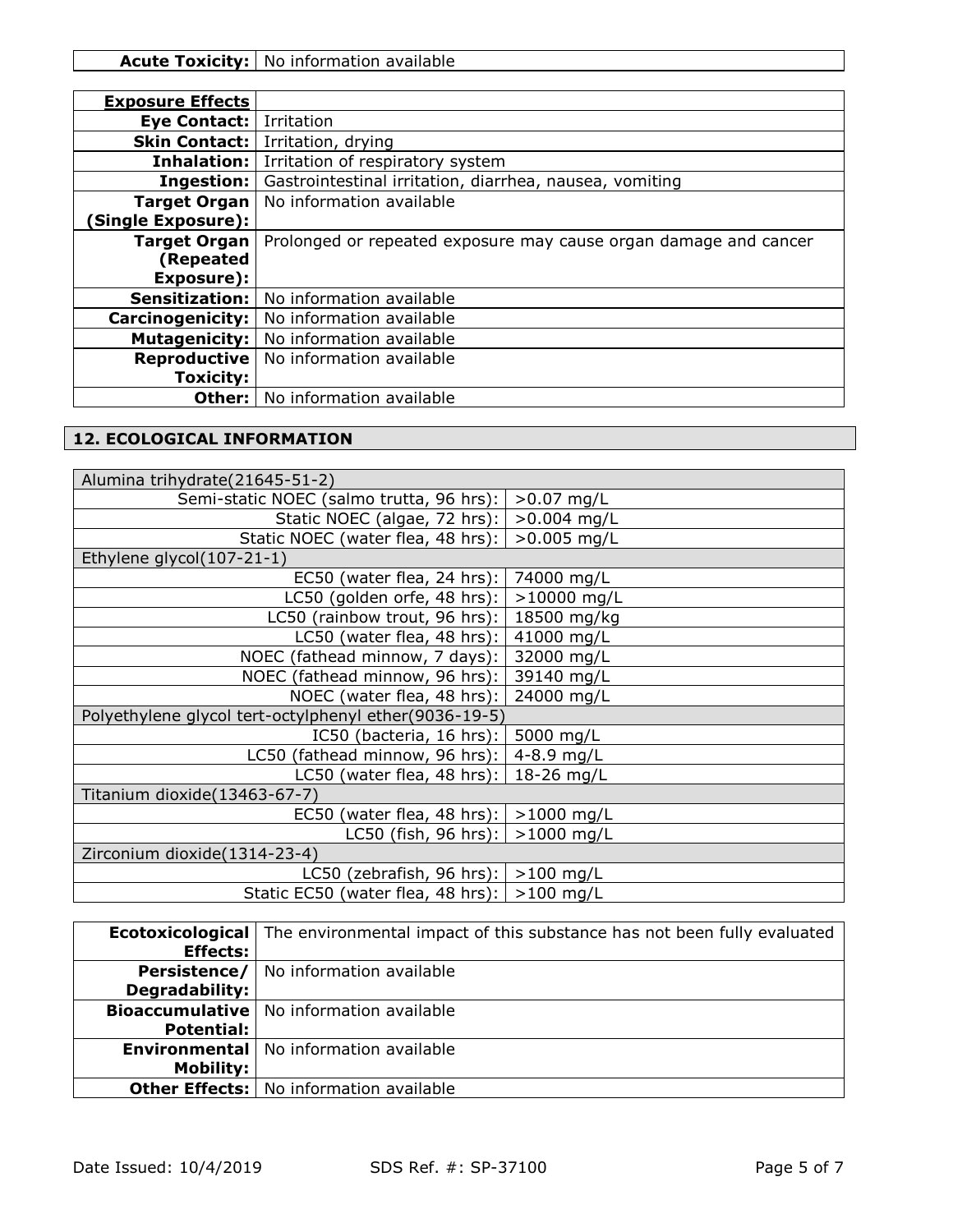## **13. DISPOSAL CONSIDERATIONS**

| <b>Disposal Method:</b> Dispose of in accordance with federal, state, provincial, and local |
|---------------------------------------------------------------------------------------------|
| regulations.                                                                                |

## **14. TRANSPORT INFORMATION**

| <b>DOT:</b> Not regulated       |
|---------------------------------|
| <b>ICAO/IATA:</b> Not regulated |
| <b>IMDG/IMO:</b> Not regulated  |

## **15. REGULATORY INFORMATION**

|           | <b>TSCA (US):</b> All components are listed or exempt |
|-----------|-------------------------------------------------------|
|           | <b>DSL/NDSL</b>   All components are listed or exempt |
| (Canada): |                                                       |

| 311/312 Hazard        |  |
|-----------------------|--|
| <b>Categories</b>     |  |
| Fire: No              |  |
| <b>Pressure</b> No    |  |
| Generating:           |  |
| <b>Reactivity:</b> No |  |
| Acute:   No           |  |
| <b>Chronic:</b> Yes   |  |

| <b>CERCLA Section</b><br>302 |                              |
|------------------------------|------------------------------|
| Reportable                   | Ethylene glycol, 5000 lbs    |
| <b>Quantities:</b>           | Ammonium hydroxide, 1000 lbs |

| <b>SARA 313</b>      |                   |   |                               |
|----------------------|-------------------|---|-------------------------------|
| <b>Chemical Name</b> | <b>CAS Number</b> |   | Max Weight % de minimis limit |
| Ethylene glycol      | $107 - 21 - 1$    | ້ |                               |

| <b>State Right-to-Know</b>           |                   |           |           |           |           |
|--------------------------------------|-------------------|-----------|-----------|-----------|-----------|
| <b>Chemical Name</b>                 | <b>CAS Number</b> | <b>MA</b> | <b>NJ</b> | <b>PA</b> | <b>RI</b> |
| Titanium dioxide                     | 13463-67-7        | X         | X         | X         | X         |
| Calcium carbonate                    | 1317-65-3         | x         | X         | x         | X         |
| Ethylene glycol                      | $107 - 21 - 1$    | x         | X         | x         | X         |
| Silicon dioxide                      | 7631-86-9         | X         | X         | Χ         |           |
| Alumina trihydrate                   | 21645-51-2        |           | X         | X         |           |
| Polyethylene glycol tert-octylphenyl |                   |           |           |           |           |
| ether                                | 9036-19-5         |           | X         | X         |           |
| Ammonium hydroxide                   | 1336-21-6         | X         | X         | X         |           |
| 4,4-dimethyloxazolidine              | 51200-87-4        |           | X         | X         |           |
| Zirconium dioxide                    | 1314-23-4         | Χ         | X         | X         |           |

| <b>California</b> This product contains small amounts of materials known to the state of |
|------------------------------------------------------------------------------------------|
| <b>Proposition 65:</b> California to cause cancer or reproductive harm.                  |
| Titanium dioxide and silicon dioxide (airborne, unbound particles of                     |
| respirable size) are known to the state of California to cause cancer. This              |
| listing does not cover titanium dioxide or silicon dioxide when they                     |
| remain bound within a product matrix.                                                    |